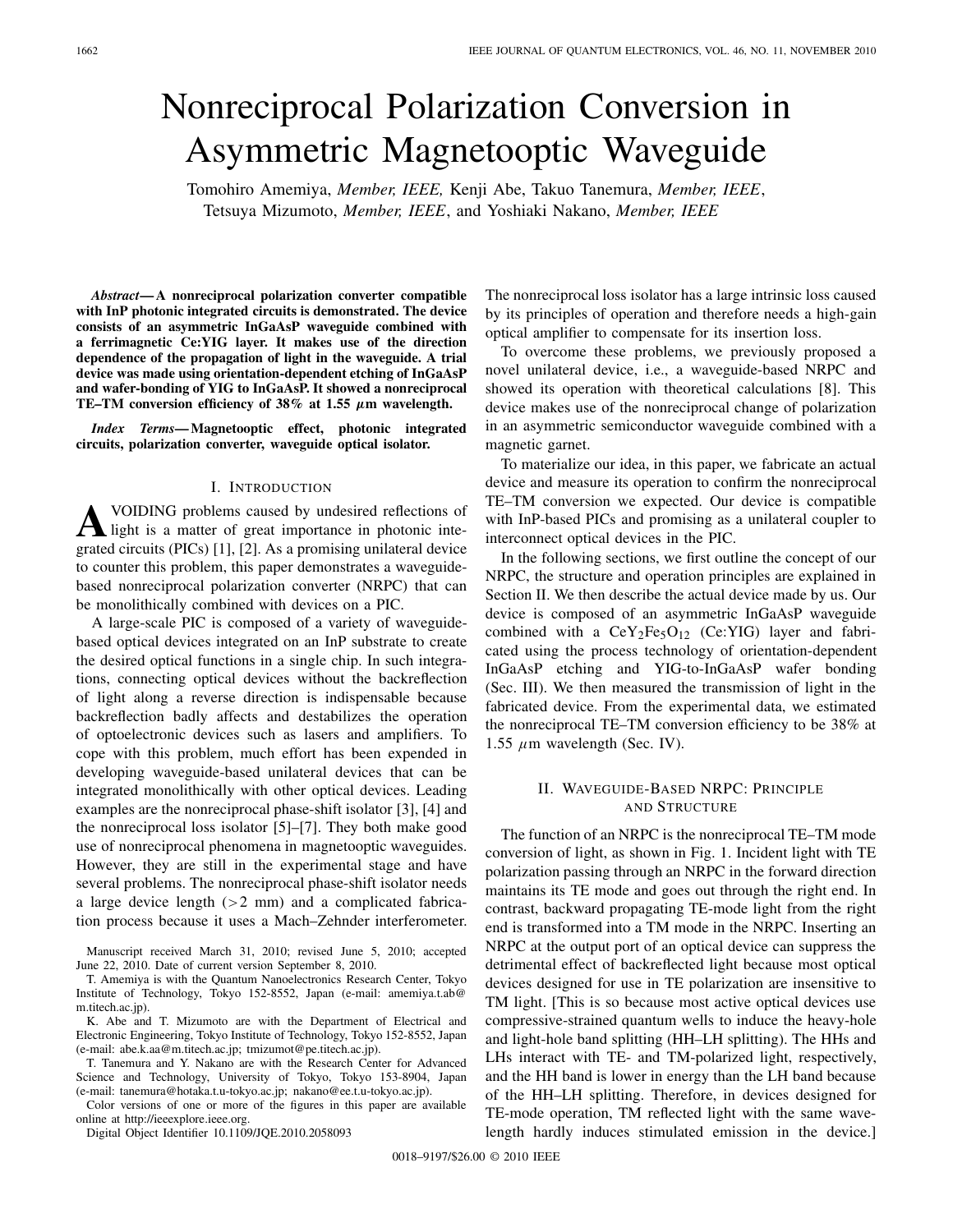

Fig. 1. Function of NRPC.

If necessary, we can make an isolator by attaching a waveguide polarizer or splitter to the NRPC [9], [10].

#### *A. Principle of Waveguide-Based NRPC Device*

To make a waveguide NRPC compatible with InP-based PICs, we previously proposed a device shown in Fig. 2(a) (see [8] for details). Our device is a magnetooptic waveguide consisting of an asymmetric InGaAsP waveguide and a ferrimagnetic cerium-substituted yttrium iron garnet (Ce:YIG) layer attached on the top of the waveguide. The InGaAsP waveguide has an asymmetric cross section with a right trapezoid shape, as shown in Fig. 2(b). The YIG layer is magnetized in the *x* direction, and light travels in the *z* direction.

Incident TE-polarized light excites two rotated orthogonal modes of polarization [denoted by mode 1 and mode 2 in Fig. 2(b)] in the asymmetric waveguide [11]–[13]. Because of the magnetooptic transverse Kerr effect, the mode birefringence of light traveling in the waveguide differs between forward and backward propagations. As a result, the beat length of light can also be different between forward and backward directions. To make an NRPC, we first set the rotation angle  $\varphi$  of the orthogonal axes to  $\pi/4$  so that the incident TE light will excite the two rotated modes equally. We then set the beat length *L* for backward propagation twice as large as that for forward propagation, that is

$$
L = \frac{2\pi}{|\beta_{1f} - \beta_{2f}|} = \frac{\pi}{|\beta_{1b} - \beta_{2b}|} \tag{1}
$$

where  $\beta_{1f}$ ,  $\beta_{2f}$ , and  $\beta_{1b}$ ,  $\beta_{2b}$  are the forward and backward propagation constants of orthogonal modes 1 and 2. These conditions can be satisfied with appropriate values of waveguide parameters  $w, h$ , and  $\theta$ . With these conditions, the two excited modes recombine into a TE mode for the forward propagation and into a TM mode for the backward propagation at distance *L* from the incidence point. This is illustrated with Fig. 3. Thus, the device with a length *L* operates as an NRPC.

#### *B. Designing the Structure of the Device*

To optimize the structure of the device, we performed electromagnetic calculation to confirm the device operation at 1.55  $\mu$ m wavelength. We first calculated the distribution of electromagnetic field in the *xy* plane to determine the optimized cross-sectional structure of the device, with the aid of computer simulation based on the finite-difference method. Then we calculated the propagation pattern of light in the *z* direction, using the vectorially corrected approach [14], [15]. (See [8] for details of our calculation.)



Fig. 2. NRPC consisting of asymmetric InGaAsP waveguide with ferrimagnetic Ce:YIG. (a) 3-D view of NRPC on InP substrate. (b) Cross sectional view.



Fig. 3. Principle of nonreciprocal TE–TM conversion. Incident TE mode is resolved into two eigenmodes 1 and 2 with forward propagation constants  $\beta_{1f} - \beta_{2f}$  and backward ones  $\beta_{1f} - \beta_{2f}$ , then recombined into TE mode for forward propagation and into TM mode for backward propagation.

In our calculation, we used the following device parameters. The composition of the InGaAsP waveguide was set to  $In_{0.75}Ga_{0.25}As_{0.54}P_{0.46}$  (absorption edge = 1.25  $\mu$ m). The refractive index is 3.16 for InP, 3.40 for InGaAsP, and 2.2 for Ce:YIG. The Faraday rotation coefficient of Ce:YIG is  $-4500$  deg/cm at 1.55  $\mu$ m. The base angle  $\theta$  of the waveguide trapezoid was set to  $54^{\circ}$  [angle for (111) plane] because, as will be explained in the next section, we made the trapezoidshaped waveguide by means of orientation-dependent chemical etching of an InGaAsP(100) plane. With the aid of computer simulation, we determined the optimal cross section of the waveguide as  $h = 1.1 \mu m$  and  $w = 1 \mu m$ .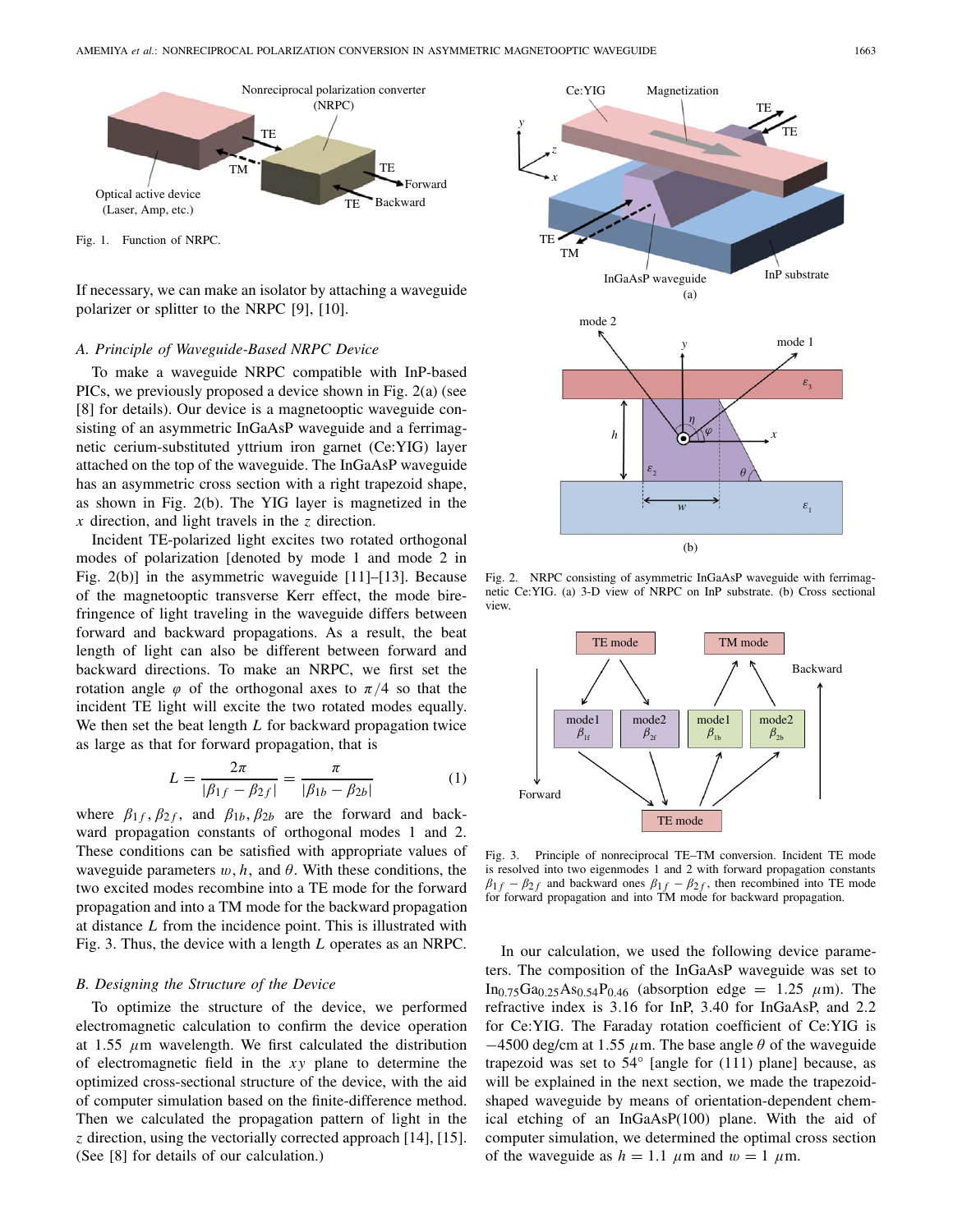

Fig. 4. Half-beat length and rotation parameter as a function of base length w, calculated for altitude  $h = 1.1 \mu$ m.

Fig. 4 depicts the calculated values of the half-beat length and the rotation parameter as a function of  $w$  for  $h =$ 1.1  $\mu$ m. The rotation parameter *R* gives the angles  $\varphi$  and  $\eta$ [see Fig. 2(b)] of eigenmodes as

$$
|\varphi| = \left| \tan^{-1}(R) \right|, \quad |\eta| = \left| \tan^{-1}\left(-\frac{1}{R}\right) \right|.
$$
 (2)

The efficiency of TE–TM conversion takes the maximum at a distance of half-beat length, and the maximum value increases as *R* increases. A complete conversion can be obtained for  $R = 1$ ; that is, angle  $\varphi$  should be  $\pi/4$ . The rotation parameter decreases as w and *h* increase. This is so because light is mainly distributed in the central part of the waveguide, and therefore an increase in the cross-sectional size of the waveguide decreases the asymmetry that light experiences during its propagation.

The necessary conditions for efficient nonreciprocal conversion are: 1) rotation parameter  $R = 1$  to achieve a complete TE–TM conversion, and 2) backward half-beat length twice as large as forward one so as to satisfy (1). With the results of Fig. 4, we determined the optimal cross-sectional structure of the waveguide to be  $w = 1.0 \mu m$  and  $h = 1.1 \mu m$ . In this simulation, smaller devices ( $w < 0.9 \mu$ m) were not taken into account because it is not easy to make such small devices with our existing process technology.

For TE-polarized incident light, we calculated the power distribution of light along the *z*-axis in the waveguide. Fig. 5 shows the results plotted as a function of propagation distance for forward [Fig. 5(a)] and backward [Fig. 5(b)] propagation. There is no TM component at  $z = 0$  because we assumed a TE-polarized input. As light travels in the waveguide, polarization conversion between TE and TM is repeated periodically. The period for backward propagation is twice as large as that for forward propagation, and this causes the nonreciprocal conversion. Forward-propagating TE-mode light returns to TE mode after traveling a distance of 0.27 mm, which corresponds to *L* given by (1). In contrast, backward-propagating TE-mode light is converted into TM mode after traveling the same distance. Therefore, the optimal length of the device for nonreciprocal conversion is 0.27 mm. The performance index of the device is given by the NRPC



Fig. 5. Power distribution along the *z*-axis as a function of the propagation distance for TE-polarized input, for (a) forward and (b) backward propagation. (Solid curve) power distribution of TE component of light. (Dashed curve) power distribution of TM component.

efficiency, which is the conversion efficiency with which backward TE light is converted to TM in the device. An NRPC efficiency of 93% can be expected in our device.

### III. CONSTRUCTING THE DEVICE

To confirm our idea with actual devices, we made the trial device shown in Fig. 6. The device consists of an asymmetric InGaAsP waveguide grown on an InP substrate and a ferrimagnetic Ce:YIG layer bonded to the waveguide. Three NRPCs (three waveguides) on the substrate are shown in the figure. Square-shaped dummy InGaAsP regions (islands) were arrayed on both sides of each waveguide to support the YIG layer. The process for device formation was as follows.

## *A. Epitaxial Growth of InGaAsP on InP Substrate*

The initial substrate was a non-doped  $350-\mu m$  thick InP wafer with the crystal surface in the  $< 100$  > orientation. A non-doped InGaAsP layer of 1.1  $\mu$ m thickness was grown on the substrate using metal-organic vapor-phase epitaxy in an RF-heated quartz reactor. The carrier gas was hydrogen  $(H<sub>2</sub>)$ . The source materials, mixed with the carrier gas, were trimethylindium  $[(CH_3)_3In]$ , triethylgallium  $[(C_2H_5)_3Ga]$ , tertiarybutylarsine (TBA), and tertiarybutylphosphine (TBP).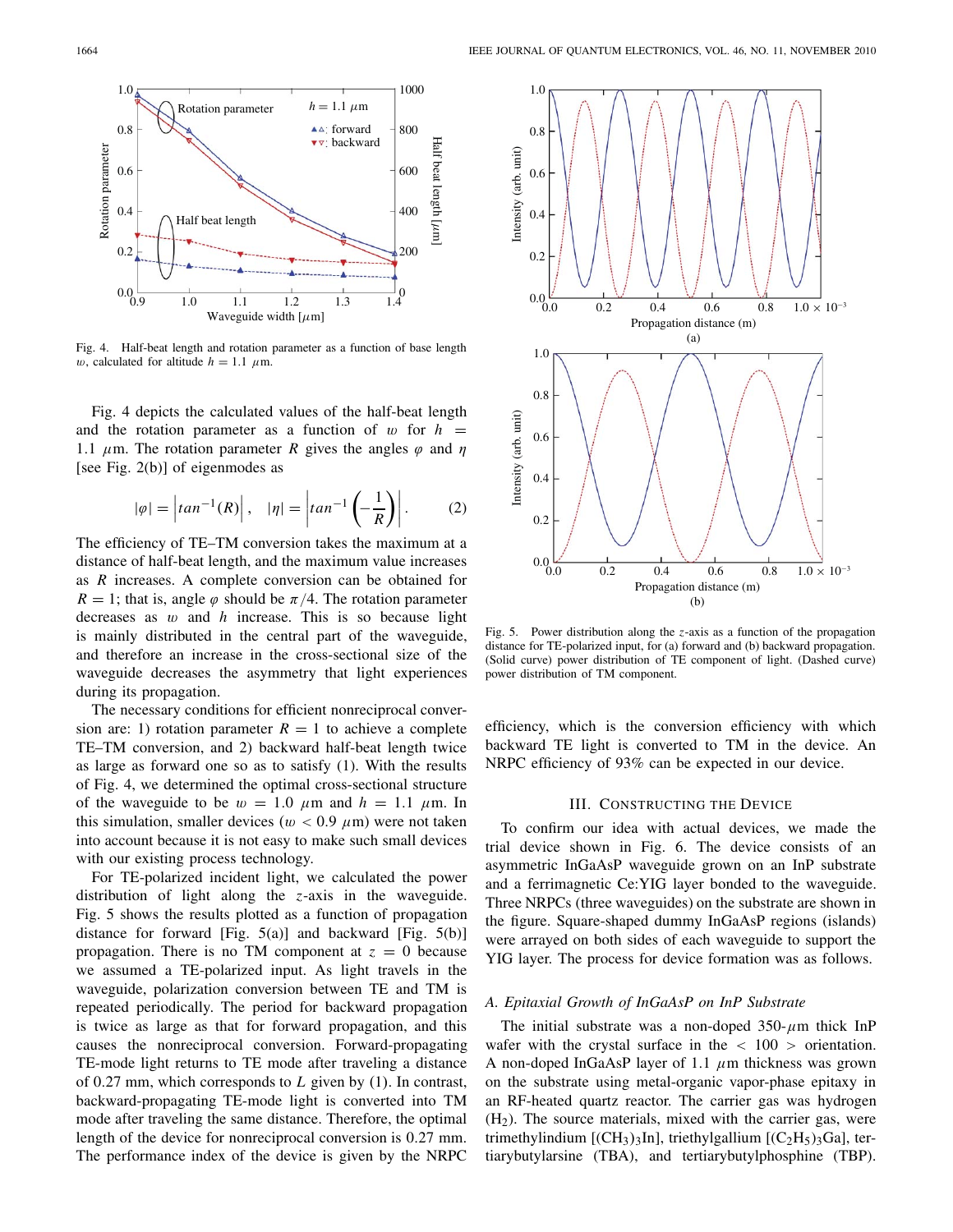

Fig. 6. Structure of NRPC device we made. Three NRPCs on InP substrate are shown. Square-shaped dummy InGaAsP regions (islands) were arrayed on both sides of each waveguide to support the YIG layer.

The growth temperature was 610  $^{\circ}$ C, and the growth rates was 20 nm/min. Under these conditions, the composition of the grown layer was  $In_{0.75}Ga_{0.25}As_{0.54}P_{0.46}$  (absorption edge = 1.25  $\mu$ m), which is lattice-matched to InP.

#### *B. Forming Asymmetric Waveguides*

The InGaAsP layer grown on the InP substrate was formed into asymmetric waveguides with a right-trapezoid cross section. Fig. 7 illustrates the forming process we used, showing the changing cross section of the waveguide. The process was as follows: A photoresist mask in the form of a waveguide pattern was made on the surface of the InGaAsP epitaxial layer [Fig. 7(a)]. The InGaAsP layer was etched chemically, using a mixture of  $Br_2$ , HBr, and H<sub>2</sub>O [Fig. 7(b)]. This etching is anisotropic and attacks InGaAsP (and InP) preferentially in the (100) plane, thereby producing an asymmetric waveguide having a trapezoidal cross section with a base angle of 54°. By controlling a mixing rate of  $Br_2$ , HBr, and  $H_2O$ , we set the underetching rate of InGaAsP to 600 nm/min. We formed resist patterns with different widths of 2.0, 2.2, 2.4, 2.6, and 2.8  $\mu$ m on the same substrate. After that, using underetching, we obtained waveguide patterns with reduced widths of 0.8, 1.0, 1.2, 1.4, and 1.6  $\mu$ m. The photoresist mask was then removed [Fig. 7(c)]. A 200-nm  $SiO<sub>2</sub>$  layer was deposited on the wafer by means of oblique-angle electron-beam deposition. The left side of the waveguide was in the shadow of the waveguide and, therefore, not covered with  $SiO<sub>2</sub>$ .

The exposed region of the waveguide (and the substrate) was vertically etched using reactive-ion etching with  $Cl<sub>2</sub>$  in an inductively coupled plasma reactor [Fig. 7(d)].

The  $SiO<sub>2</sub>$  layer was removed using buffered HF [Fig. 7(e)]. Fig. 8 shows the cross-sectional image observed with scanning electron microscopy.

This way, we made an asymmetric waveguide with an upper base w of 1  $\mu$ m. We also made waveguides with  $w = 1.2 \mu$ m and  $w = 1.4 \mu m$  for comparison.

### *C. Wafer Bonding of Ce:YIG to InGaAsP Waveguides*

A Ce:YIG layer was bonded directly to the InGaAsP waveguide [Fig. 6(f)] [16]. The Ce:YIG we used was a 500-nm thick epitaxial Ce:YIG grown on a (111) (Ca, Mg,



Fig. 7. (a)–(f) Forming process for asymmetric waveguides. In step (b), InGaAsP (111) plane (angle of 54°) was exposed with wet chemical etching using a mixture of  $Br_2$ , HBr, and  $H_2O$ .



Fig. 8. Cross section of asymmetric waveguide observed with scanning electron microscopy.

Zr)-doped  $Gd_3Ga_5O_{12}$  (SGGG) substrate with a thickness of 450  $\mu$ m. To secure the adhesion between the bonded wafers, surface cleaning and activation of Ce:YIG and InGaAsP were necessary before bonding. As pretreatment, the surfaces of the Ce:YIG layer of the InGaAsP waveguide were slightly etched in dilute  $H_3PO_4$  and HF, respectively. After that, two wafers were loaded into a vacuum chamber and exposed to an O2 plasma for activating their surfaces. The Ce:YIG layer and the InGaAsP/InP wafer were brought into contact with a compression pressure of 1.5 MPa and heat-treated for 1 h at 250 °C in a vacuum chamber. This way, we bonded a 2.3-mm square YIG/GGG wafer to the InGaAsP/InP waveguide wafer with dimensions 2.3 mm by 3.4 mm.

### *D. Structure of Trial Devices*

Fig. 9 shows the plane view of a trial device we made to confirm nonreciprocal polarization conversion; seven waveguides lying right and left on a device are shown. The total length is 3.4 mm and the length of the Ce:YIG/SGGG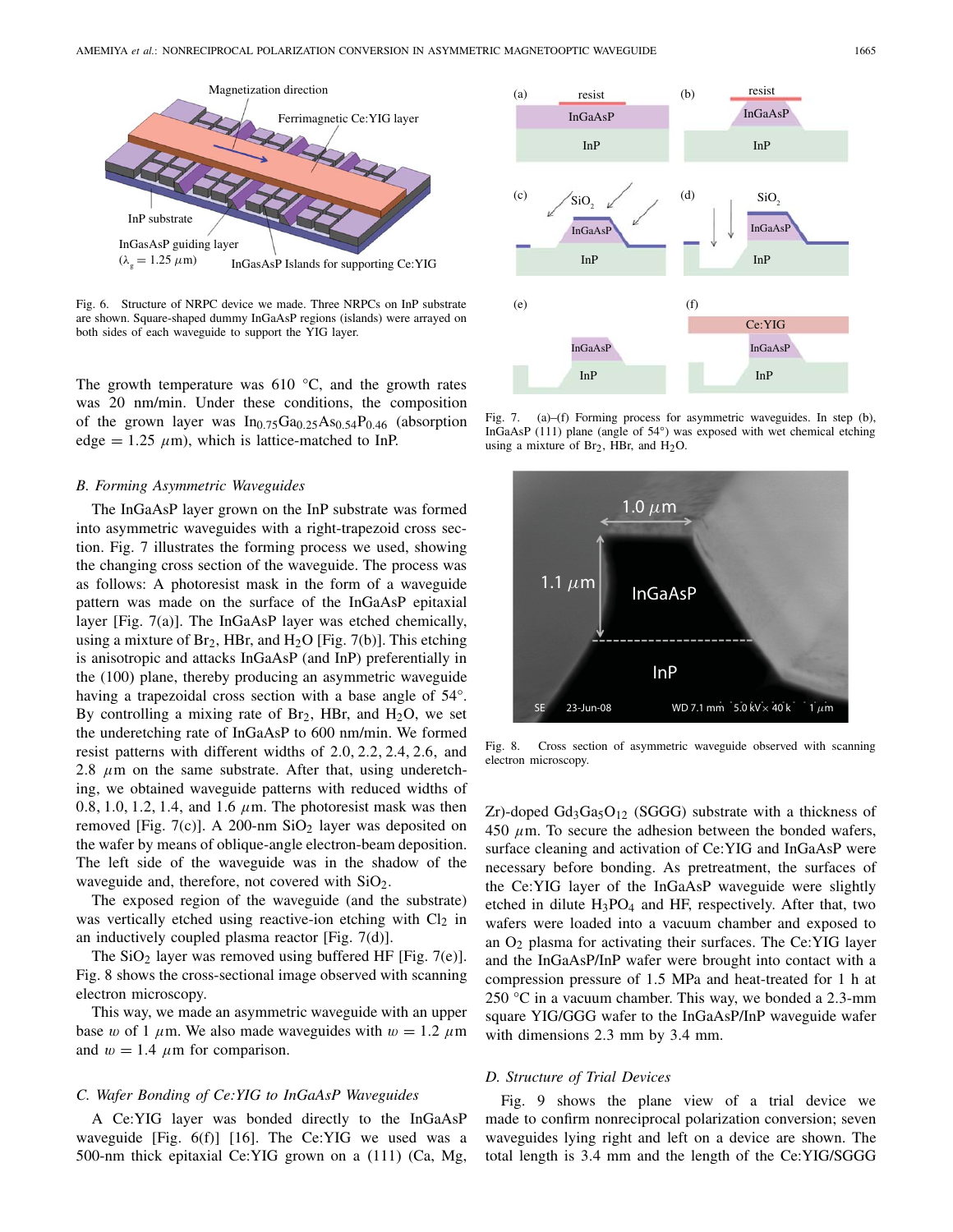

Fig. 9. Plane view of the device. Right side, by 1.1 mm in width, is not covered with Ce:YIG/GGG wafer.

is 2.3 mm. For the following optical measurements, we had to align an input optical fiber to one end of an individual waveguide of the device. To make this alignment easy, we left the right side of the device uncovered with the Ce:YIG because it was quite difficult through a thick Ce:YIG/SGGG wafer to measure the accurate vertical position of the waveguide. Fig. 10(a) and (b) shows enlarged oblique views of regions that are uncovered with the Ce:YIG/SGGG wafer.

For practical use, we have to make a 0.27-mm long waveguide (see Sec. II) covered wholly with a Ce:YIG layer and connect an optical fiber to the waveguide. For the present, however, we cannot yet manipulate such small devices for bonding, nor can we align fibers to wholly Ce:YIG-covered waveguides. Therefore, we used the trial device shown in Fig. 9 for measurements. From the measured data, we estimated the performance of the 0.27-mm long wholly Ce:YIG-covered device. The results are described in the next section.

#### IV. DEVICE OPERATION

We confirmed that our device functioned successfully as an NRPC at 1.55  $\mu$ m wavelength. Fig. 11 shows our experimental setup for measurement. As a light source, we made use of the amplified spontaneous emission (ASE) produced by an erbium-doped fiber amplifier. The ASE light was converted into TE-polarized light with a polarization controller and led to the device under test with an optical fiber. The light traveled through the device and went out through the left end. The output light from the device was collected by a lens and then measured with a power monitor (PM). The output light included a TM component in addition to the TE component. To measure the power separately for each component, we placed a TE-mode polarizer and then a TM-mode one in front of the PM. From measured power data for TE and TM, we calculated TM-conversion efficiency, i.e., the efficiency with which incident TE light is converted into TM in the device.

To operate the device, a magnetic field was applied parallel to the surface of the device and perpendicular to the waveguide. During measurement, the magnetic field for the device was set to 0.1 T. To measure the operation for forward and reverse propagations of light, we changed the polarity of the magnetic field instead of changing the direction of light propagation itself. The device was kept at 20 °C during the measurement.





Fig. 10. Enlarged oblique views of trial device. (a) Waveguides and supporting islands. (b) Around the edge of Ce:YIG/SGGG wafer.



Fig. 11. Experimental setup to measure nonreciprocal polarization conversion in device.

Fig. 12 shows the transmission spectra of the device. The power of the output light from the device is plotted as a function of wavelength for TE-polarized and TM-polarized light. Fig. 12(a) is for forward propagation and (b) for backward propagation. The measured power varied with wavelength, this reflects the spectrum of the ASE light itself and is unrelated to the transmission characteristics of the device. Indeed, TMconversion efficiency was almost independent of wavelength. The TM-conversion efficiency was different between forward and backward propagations, and this is positive proof for nonreciprocal rotation of the polarization plane of light traveling through the device. The intrinsic propagation loss in the device was about 6 dB, and the loss caused by the measurement system was estimated to be 22.5 dB. Fiber to the device coupling loss (about 7.5 dB) plus free-space coupling loss through the lens (about 15 dB).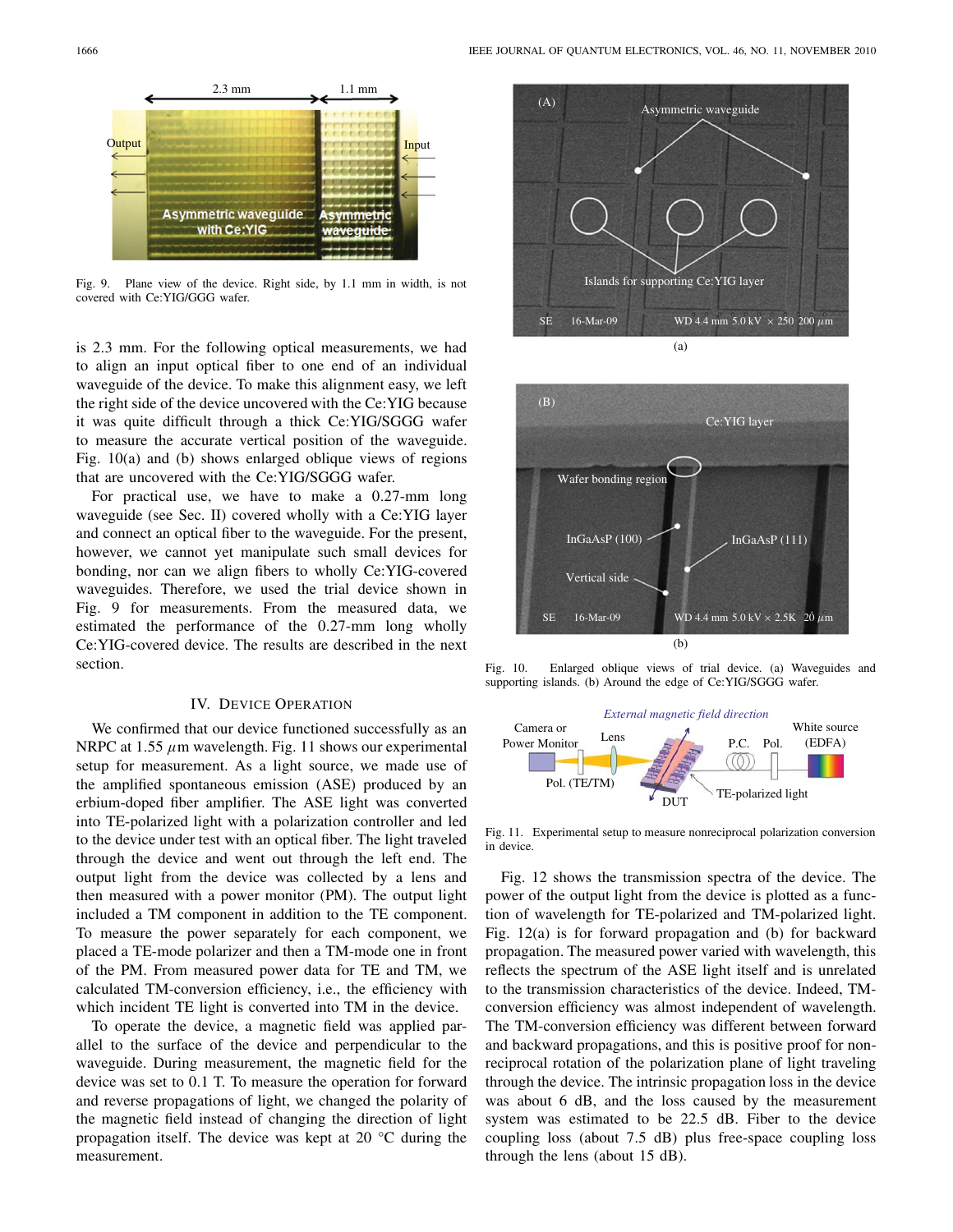

Fig. 12. Transmission power as a function of a wavelength from 1.52 to 1.58  $\mu$ m for TE and TM light. (a) Forward and (b) backward propagation.

Fig. 13 plots TM-conversion efficiency as a function of waveguide width  $w$  for forward and backward propagation. Nonreciprocity was observed clearly for widths of  $1 \mu m$  (the optimal width) and  $1.2 \mu$ m.

As explained in Section III, our trial device had a part that was not covered with Ce:YIG (see Fig. 9), and this naked part produced *reciprocal* rotation of polarization. In addition, the trial device was longer than the optimum  $(= 0.27$  mm), and this caused excessive rotation of polarization. The measured data shown in Figs. 12 and 13 include these unnecessary effects. We therefore quantified these effects with calculation using the Jones matrix method and deducted them from the measured data to estimate the NRPC efficiency (TM-conversion efficiency for backward propagation) for the 0.27-mm long wholly YIG-covered device. The result is shown in Fig. 14 as a function of waveguide width  $w$ . With our present technology, an NRPC efficiency of 38% can be obtained for  $w = 1 \mu m$ . NRPC efficiency decreases as waveguide width  $w$  increases. This is so because light is mainly distributed in the central part of the waveguide, and therefore an increase in cross-sectional size of the waveguide decreases the asymmetry that light experiences during its propagation.

### V. DISCUSSION AND CONCLUSION

In this paper, we demonstrated an NRPC compatible with InP-based PICs for avoiding problems caused by undesired



Fig. 13. TM conversion efficiency for forward and backward propagation as a function of waveguide width, at wavelengths of 1.52–1.58  $\mu$ m.



Fig. 14. Estimated NRPC efficiency of 0.27-mm long wholly YIG-covered device at 1.55  $\mu$ m wavelength.

reflections of light. Using the experimental data, we estimated that the NRPC made with our present technology has an efficiency of 38%.

This efficiency is lower than the value  $(= 93\%)$  we expected theoretically in Section II. One of the possible factors behind this is bonding nonuniformity across the device. It is not easy to achieve good adhesion between Ce:YIG and InGaAsP wafers over a large area. There is a possibility that bonding was imperfect in part of our trial device. One effective method of achieving better bonding is Ar-beam surface-activated bonding (SAB) [17]. We are now applying SAB to the wafer bonding of Ce:YIG and GaInAsP.

A more probable and important factor is that the shape of the waveguide in our trial device was not a perfect rib. For high NRPC efficiency, the InGaAsP asymmetric waveguide has to lie on a flat InP substrate as shown in Fig. 2. In practice, however, the substrate is not flat and the waveguide has a *raised-floor* structure, as shown in Fig. 7, because of the overetching in the formation of the waveguide. This probably affects the excitation of the two orthogonal modes in asymmetric waveguides (see [18]), thereby greatly reducing the NRPC efficiency of the device. This can be prevented if we can find an etchant that attacks InGaAsP but barely attacks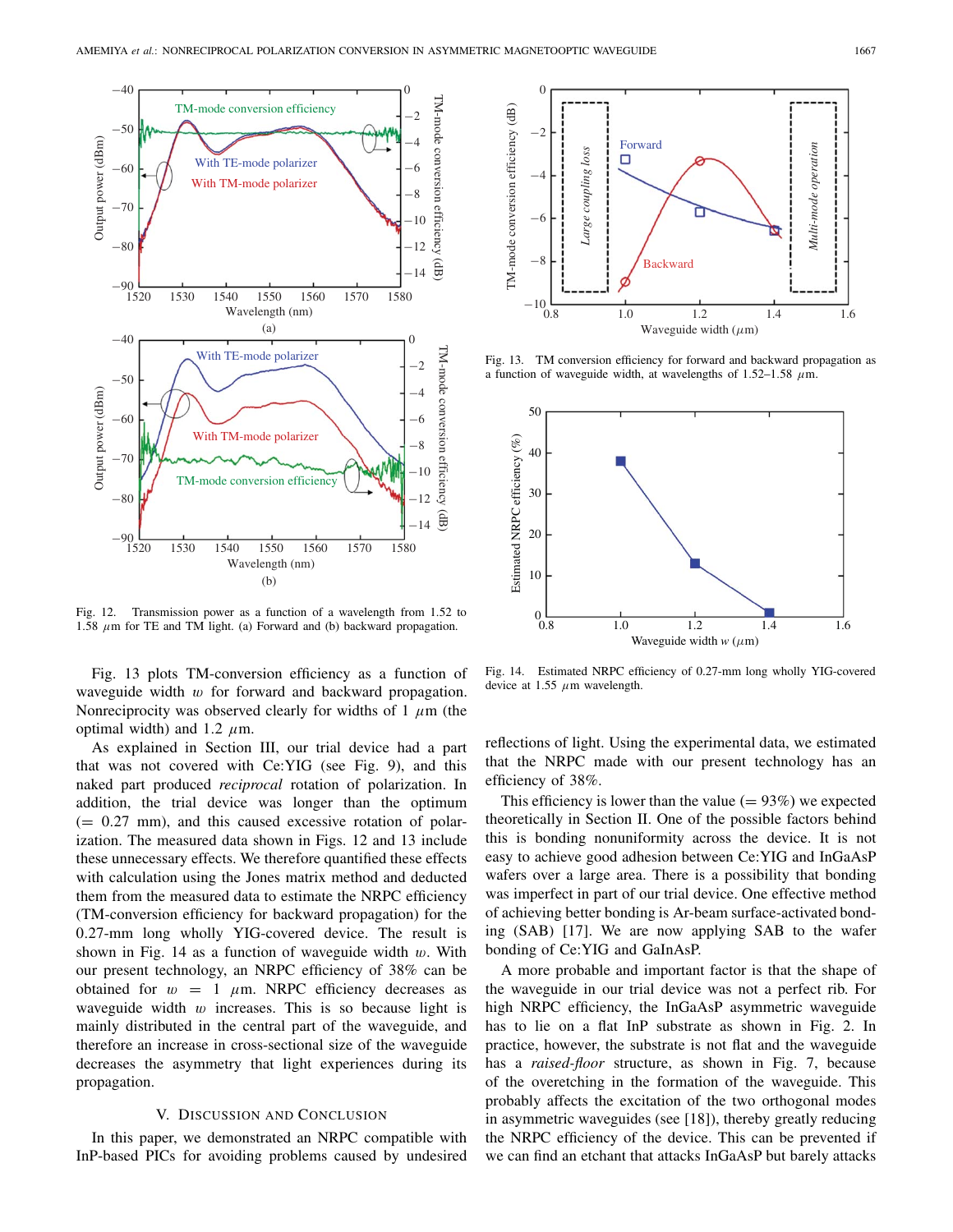InP. We are now refining our fabrication technique to make a complete device for practical use.

#### **REFERENCES**

- [1] R. Nagarajan, C. H. Joyner, R. P. Schneider, Jr., J. S. Bostak, T. Butrie, A. G. Dentai, V. G. Dominic, P. W. Evans, M. Kato, M. Kauffman, D. J. H. Lambert, S. K. Mathis, A. Mathur, R. H. Miles, M. L. Mitchell, M. J. Missey, S. Murthy, A. C. Nilsson, F. H. Peters, S. C. Pennypacker, J. L. Pleumeekers, R. A. Salvatore, R. K. Schlenker, R. B. Taylor, H. S. Tsai, M. F. Van Leeuwen, J. Webjorn, M. Ziari, D. Perkins, J. Singh, S. G. Grubb, M. S. Reffle, D. G. Mehuys, F. A. Kish, and D. F. Welch, "Large-scale photonic integrated circuits," *IEEE J. Sel. Topics Quantum Electron.*, vol. 11, no. 1, pp. 50–65, Feb. 2005.
- [2] S. C. Nicholes, M. L. Mašanović, B. Jevremović, E. Lively, L. A. Coldren, and D. J. Blumenthal, "World's first InP 8×8 monolithic tunable optical router (MOTOR) operating at 40 Gbps line rate per port," in *Proc. Opt. Fiber Commun. Conf.*, 2009, no. PDPB1, pp. 1–3.
- [3] H. Yokoi, T. Mizumoto, N. Shinjo, N. Futakuchi, and Y. Nakano, "Demonstration of an optical isolator with a semiconductor guiding layer that was obtained by use of a nonreciprocal phase shift," *Appl. Opt.*, vol. 39, no. 33, pp. 6158–6164, 2000.
- [4] Y. Shoji, T. Mizumoto, H. Yokoi, I.-W. Osgood, and M. Richard, "Magneto-optical isolator with silicon waveguides fabricated by direct bonding," *Appl. Phys. Lett.*, vol. 92, no. 7, pp. 071117-1–071117-3, Feb. 2008.
- [5] W. V. Parys, B. Moeyersoon, D. V. Thourhout, R. Baets, M. Vanwolleghem, B. Dagens, J. Decobert, O. L. Gouezigou, D. Make, R. Vanheertum, and L. Lagae, "Transverse magnetic mode nonreciprocal propagation in an amplifying AlGaInAs/InP optical waveguide isolator," *Appl. Phys. Lett.*, vol. 88, no. 7, pp. 071115-1–071115-3, Feb. 2006.
- [6] T. Amemiya, H. Shimizu, Y. Nakano, P. N. Hai, M. Yokoyama, and M. Tanaka, "Semiconductor waveguide optical isolator based on nonreciprocal loss induced by ferromagnetic MnAs," *Appl. Phys. Lett.*, vol. 89, no. 2, pp. 021104-1–021104-3, Jul. 2006.
- [7] H. Shimizu and Y. Nakano, "Fabrication and characterization of an InGaAsp/InP active waveguide optical isolator with 14.7 dB/mm TE mode nonreciprocal attenuation," *IEEE J. Lightw. Technol.*, vol. 24, no. 1, pp. 38–43, Jan. 2006.
- [8] T. Amemiya, T. Tanemura, and Y. Nakano, "Nonreciprocal polarization converter consisting of asymmetric waveguide with magnetooptic cladding: Theory and simulation," *IEEE J. Quantum Electron.*, vol. 45, no. 7, pp. 769–776, Jul. 2009.
- [9] L. M. Augustin, R. Hanfoug, J. J. G. M. van der Tol, W. J. M. de Laat, and M. K. Smit, "A compact integrated polarization splitter/converter in InGaAsP-InP," *IEEE Photon. Technol. Lett.*, vol. 19, no. 17, pp. 1286– 1288, Sep. 2007.
- [10] L. M. Augustin, J. J. G. M. van der Tol, R. Hanfoug, W. J. M. de Laat, M. J. E. van de Moosdijk, P. W. L. van Dijk, Y. S. Oei, and M. K. Smit, "A single etch-step fabrication-tolerant polarization splitter," *IEEE J. Lightw. Technol.*, vol. 25, no. 3, pp. 740–746, Mar. 2007.
- [11] K. Saitoh and M. Koshiba, "Full-vectorial finite element beam propagation method with perfectly matched layers for anisotropic optical waveguides," *J. Lightw. Technol.*, vol. 19, no. 3, pp. 405–413, Mar. 2001.
- [12] H. El-Refaei, D. Yevick, and T. Jones, "Slanted-rib waveguide InGaAsP-InP polarization converters," *IEEE J. Lightw. Technol.*, vol. 22, no. 5, pp. 1352–1357, May 2004.
- [13] L. M. Augustin, J. J. G. M. van der Tol, E. J. Geluk, and M. K. Smit, "Short polarization converter optimized for active-passive integration in InGaAsP-InP," *IEEE Photon. Technol. Lett.*, vol. 19, no. 20, pp. 1673– 1675, Oct. 2007.
- [14] M. Fontaine, "Theoretical approach to investigating cross-phase modulation phenomena in waveguides with arbitrary cross sections," *J. Opt. Soc. Am. B*, vol. 14, no. 6, pp. 1444–1452, 1997.
- [15] M. Fontaine, "Cross-phase modulation phenomena in strongly guiding waveguides: A theoretical approach revised," *J. Opt. Soc. Am. B*, vol. 15, no. 3, pp. 964–971, 1998.
- [16] T. Mizumoto and H. Yokoi, "Waveguide optical isolators fabricated by wafer bonding," in *Proc. Mater. Res. Soc. Symp.*, vol. 834. 2005, pp. 135–146.
- [17] H. Takagi, R. Maeda, and T. Suga, "Room-temperature wafer bonding of Si to LiNbO<sub>3</sub>, LiTaO<sub>3</sub>, and Gd<sub>3</sub>Ga<sub>5</sub>O<sub>12</sub> by Ar beam surface activation," *J. Micromech. Microeng.*, vol. 11, no. 4, p. 348, 2001.
- [18] H. Deng, D. O. Yevick, C. Brooks, and P. E. Jessop, "Design rules for slanted-angle polarization rotators," *IEEE J. Lightw. Technol.*, vol. 23, no. 1, pp. 432–445, Jan. 2005.



**Tomohiro Amemiya** (S'06–M'09) received the B.Sc., M.Sc., and Ph.D. degrees in electronic engineering from the University of Tokyo, Tokyo, Japan, in 2004, 2006, and 2009, respectively.

He is currently with the Quantum Nanoelectronics Research Center, Tokyo Institute of Technology, Tokyo. His current research interests include physics of semiconductor light-controlling devices, optical spin-related devices, and the processing technology to fabricate these devices.

Dr. Amemiya is a member of the Optical Society of America and the Japan Society of Applied Physics. He was the recipient of the 2007 IEEE Photonics Society Annual Student Paper Award and the 2008 IEEE Photonics Society Graduate Student Fellowship.



**Kenji Abe** received the B.Sc. and M.Sc. degrees in electrical engineering from the Tokyo Institute of Technology, Tokyo, Japan, in 2007 and 2009, respectively.

He is currently with the Department of Electrical and Electronic Engineering, Tokyo Institute of Technology. His current research interests include waveguide optical devices and wafer bonding of dissimilar crystals, mainly focusing on the application to photonic integrated circuits.



**Takuo Tanemura** (S'02–M'06) received the B.E., M.S., and Ph.D. degrees in electronic engineering from the University of Tokyo, Tokyo, Japan, in 2001, 2003, and 2006, respectively.

He joined the Department of Electronic Engineering, University of Tokyo, in 2006, where he is currently with the Research Center for Advanced Science and Technology. He has been a Visiting Scholar at the Ginzton Laboratory, Stanford University, Stanford, CA, since 2010. He has authored or co-authored over 30 papers published in refereed

journals and presented over 70 papers in international conferences. His current research interests include semiconductor photonic integrated circuits, photonic switching networks, and all-optical signal processing devices.

Dr. Tanemura is a member of the IEEE Photonics Society and the Institute of Information and Communication Engineers of Japan. He is the recipient of the 2005 IEEE LEOS Graduate Student Award and the 2006 Ericsson Young Scientist Award.



**Tetsuya Mizumoto** (S'81–M'84) received the B.E., M.E., and D.Eng. degrees in electrical engineering from the Tokyo Institute of Technology, Tokyo, Japan, in 1979, 1981, and 1984, respectively.

He is currently with the Department of Electrical and Electronic Engineering, Tokyo Institute of Technology, where he is also a Professor at the Graduate School of Science and Engineering. He has also been a Research Associate at the Tokyo Institute of Technology since 1984. His current research interests include waveguide optical devices, especially

magnetooptic devices and all-optical switching devices based on third-order nonlinearity.

Dr. Mizumoto received the Treatise Award in 1994 and the Best Letter Award of the Electronics Society Transactions in 2007 from the Institute of Electronics, Information and Communication Engineers (IEICE). He is a fellow of IEICE, and a member of the Japan Society of Applied Physics and the Magnetic Society of Japan. He was awarded the IEEE Photonics Society Distinguished Lecturer award in July 2009.